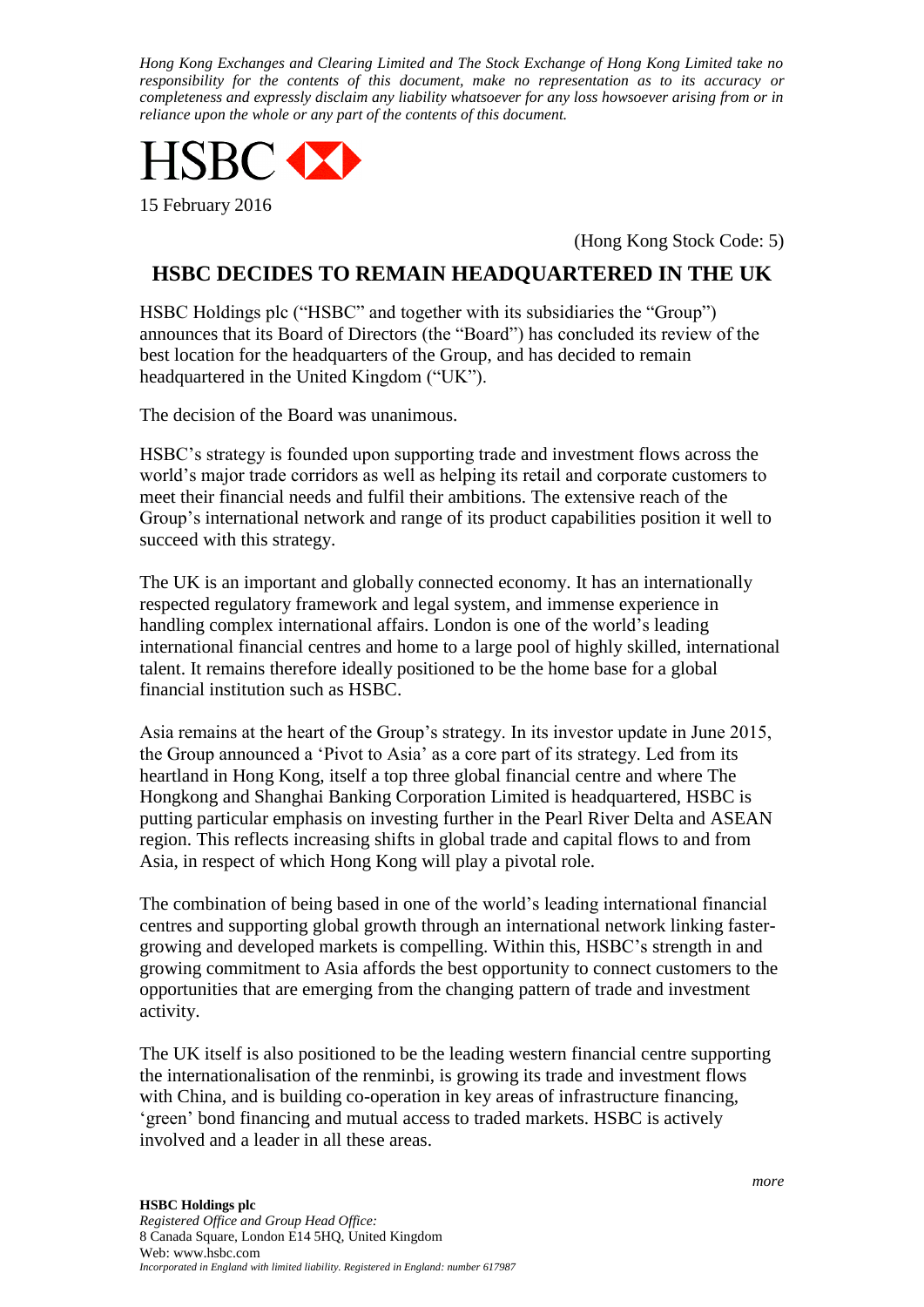Commenting on this decision HSBC Group Chairman, Douglas Flint, said:

"As we evaluated jurisdictions against the specified criteria, it became clear that the combination of our strategic focus on Asia and maintaining our hub in one of the world's leading international financial centres, London, was not only compatible, but offered the best outcome for our customers and shareholders. We are very grateful for the hard work and insight of so many who helped in this complex exercise."

HSBC Group Chief Executive, Stuart Gulliver, added:

"Having our headquarters in the UK and our significant business in Asia Pacific delivers the best of both worlds to our stakeholders.

"The completion of this review closes out one of the 10 strategic actions we set out at our Investor Update last June. My colleagues and I remain totally focused on completing the other nine actions."

The review process was exhaustive and evaluated potential jurisdictions against various criteria including the scale of existing HSBC presence, robustness of the regulatory environment, economic importance, future growth and financial impact. In the later stages of the review, the analysis was narrowed down to the Group's home markets, the UK and Hong Kong, both of which are considered by the Board to be world-class financial centres with high quality regulatory regimes capable of hosting a global systemically important bank such as HSBC. HSBC also holds dual-primary listings on both the London and Hong Kong stock exchanges.

The Board has decided that it is not necessary to continue the previous practice of reviewing the location of the Group's headquarters every three years, and will only revisit the matter if there is a material change in circumstances.

For and on behalf of **HSBC Holdings plc B J S Mathews** *Group Company Secretary*

*This announcement is made by HSBC Holdings plc pursuant to the Inside Information Provisions (as defined under the Rules Governing the Listing of Securities on The Stock Exchange of Hong Kong Limited (the "Listing Rules")) under Part XIVA of the Securities and Futures Ordinance (Cap. 571) and Rule 13.09(2)(a) of the Listing Rules.*

*The Board of Directors of HSBC Holdings plc as at the date of this announcement are: Douglas Flint, Stuart Gulliver, Phillip Ameen†, Kathleen Casey†, Laura Cha†, Lord Evans of Weardale†, Joachim Faber†, Rona Fairhead†, Sam Laidlaw†, Irene Lee†, John Lipsky†, Rachel Lomax†, Iain Mackay, Heidi Miller†, Marc Moses, Sir Simon Robertson†, Jonathan Symonds†, Pauline van der Meer Mohr† and Paul Walsh†.*

*† Independent non-executive Director*